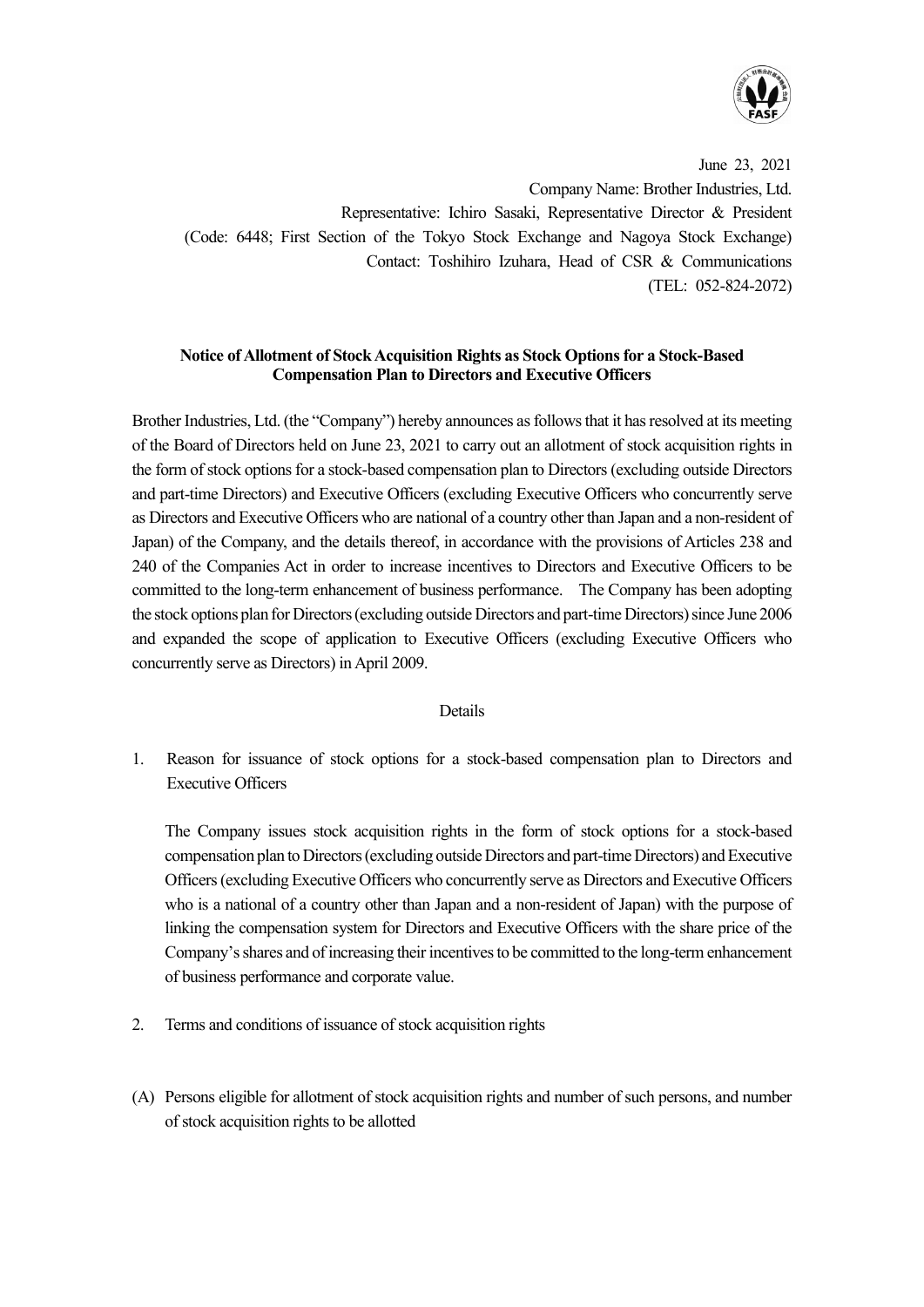615 rights in total.

(Of the total number above, 351 rights will be allotted to 6 Directors of the Company (excluding outside Directors and part-time Directors) and 264 rights will be allotted to 13 Executive Officers of the Company (excluding Executive Officers who concurrently serve as Directors and Executive Officers who is a national of a country other than Japan and a non-resident of Japan).

(B) Class and number of shares to be issued upon exercise of stock acquisition rights

The class of shares to be issued upon exercise of stock acquisition rights shall be common stock of the Company, and the number of shares to be issued per stock acquisition right exercised shall be 100 shares.

If the Company conducts a stock split or consolidates its stock after the allotment date of the stock acquisition rights (the "Allotment Date"), the number of shares to be issued upon exercise of each stock acquisition right shall be adjusted in accordance with the following formula. The adjustment, however, shall be made only to the number of shares to be issued upon exercise of those stock acquisition rights which have not yet been exercised at the time.

Number of shares after the adjustment =

Number of shares before the adjustment x ratio of stock split or ratio of stock consolidation

If the Company performs a merger, demerger, share exchange or share transfer (collectively, "Merger, etc."), conducts a gratis allotment of shares, or otherwise requires adjustment of the number of shares to be issued upon exercise of stock acquisition rights, the Company may adjust the number of shares underlying the stock acquisition rights to a reasonable extent, taking into consideration the conditions of the Merger, etc. or the gratis allotment of shares.

Any fractional amounts of less than one share arising from the adjustment above shall be rounded off.

(C) Total number of stock acquisition rights

615 rights

The total number above represents the number of stock acquisition rights scheduled to be allotted, and if the total number of stock acquisition rights to be allotted is reduced due to a shortage of applications for subscription or due to any other reason, the total number of stock acquisition rights to be issued shall be the total number of stock acquisition rights to be allotted.

(D) Amount to be paid upon exercise of stock acquisition rights and calculation method of that amount

No payment of money shall be required in exchange for stock acquisition rights. Stock acquisition rights are issued as compensation to Directors or Executive Officers equivalent to a fair evaluation under corporate accounting standards as of the Allotment Date and therefore do not fall under favorable issuance.

(E) Value of property to be contributed upon exercise of stock acquisition rights and calculation method of that value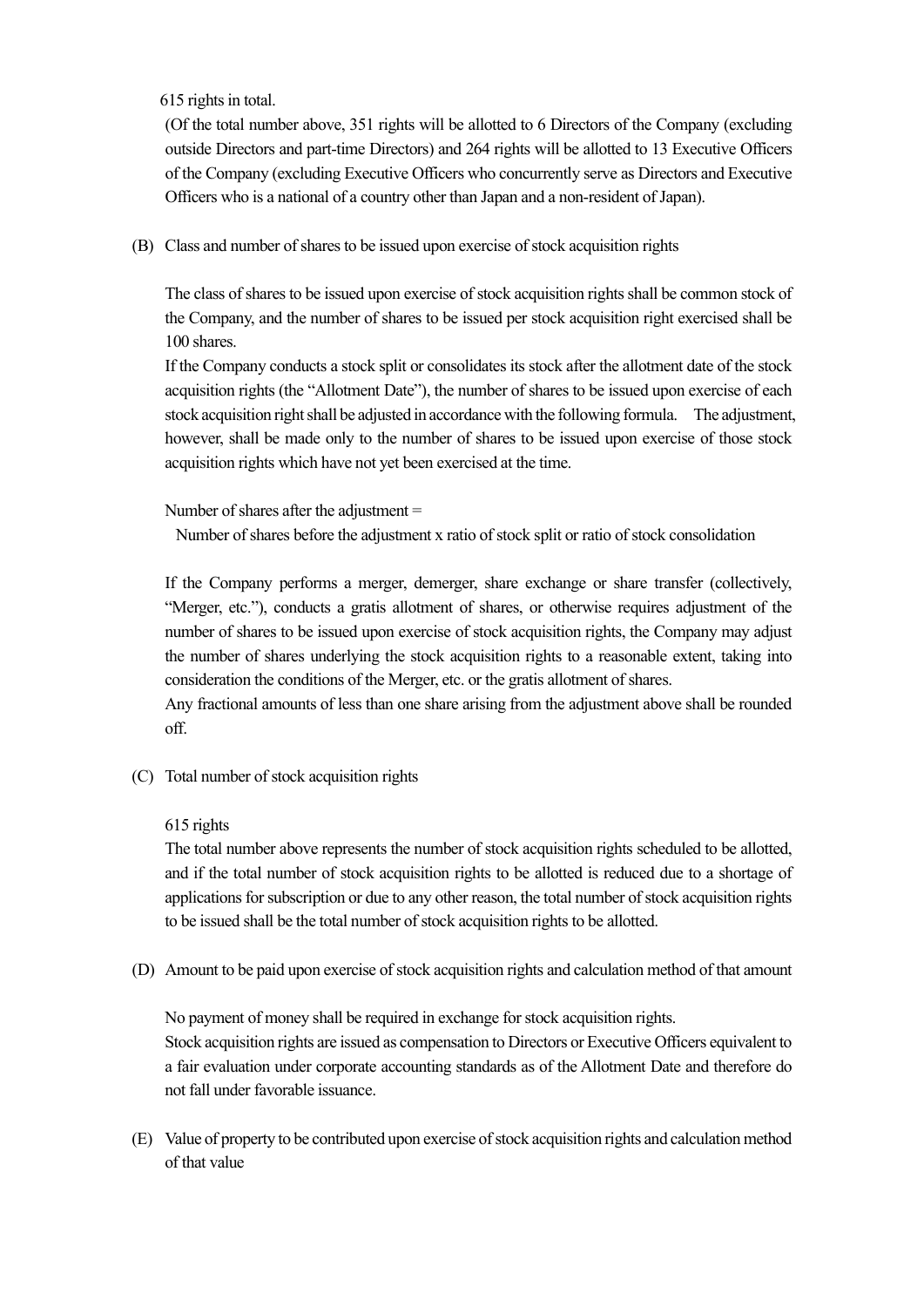The contributions upon exercise of each stock acquisition right shall be made in money, and the value thereof shall be calculated by multiplying the amount per share to be paid upon exercise of stock acquisition rights, set at one yen, by the number of shares to be issued per stock acquisition right exercised.

(F) Exercise period of stock acquisition rights

From July 17, 2021 to July 16, 2051

- (G) Conditions for exercising stock acquisition rights
	- (1) Any person to whom stock acquisition rights have been allotted ("Holder of Stock Acquisition Rights") may exercise his or her stock acquisition rights only for up to 5 years starting from one year after the day immediately following the date on which the relevant Holder of Stock Acquisition Rights loses his or her position as any of Director, Auditor, Executive Officer, or Counselor of the Company or any of its subsidiaries or any company in which the Company and/or any of its subsidiaries own 40% or more of the shareholder voting rights (the "Starting Date of Exercise Period").
	- (2) Notwithstanding (1) above, in the event of any of (i), (ii), or (iii) below, the Holder of Stock Acquisition Rights may exercise his or herstock acquisition rights only within the period set out in the corresponding case.
		- (i) If the Starting Date of Exercise Period of the Holder of Stock Acquisition Rights does not fall before July 16, 2050, the exercise period shall be from July 17, 2050 to July 16, 2051.
		- (ii) If any of the following matters are approved at a shareholders meeting of the Company (or, where approval at a shareholders meeting is not required for a matter, there is a resolution for that matter by the Company's Board of Directors), the exercise period shall be 10 days starting from the day immediately following the date of the approval: if (a) a proposal for approval of a merger agreement which causes the Company to cease to exist; (b) a proposal for approval of a stock exchange agreement or share transfer plan which causes the Company to become a wholly-owned subsidiary; (c) a proposal for approval for acquisition by the Company of all class shares subject to class-wide call under Article 171, Paragraph 1 of the Companies Act, (d) a proposal for approval of demand for cash-out of the Company's shares under Article 179, Paragraph 2 of the Companies Act; (e) a proposal for approval of amendments to articles of incorporation to set out that acquisition by transfer of all shares issued by the Company requires approval of the Company; (f) a proposal for approval of amendments to articles of incorporation to set out that acquisition by transfer of class shares to be allotted upon exercise of stock acquisition rights requires approval of the Company or the Company acquires all of the shares in that class by resolution of a shareholders meeting; or (g) a proposal for approval of consolidation of class shares to be allotted upon exercise of stock acquisition rights (limited to those generating fractional amounts of less than one share in the number obtained by multiplying the number of shares comprising one unit of that class of shares by the ratio of share consolidation).
		- (iii) If the Holder of Stock Acquisition Rights dies, the heir of that Holder of Stock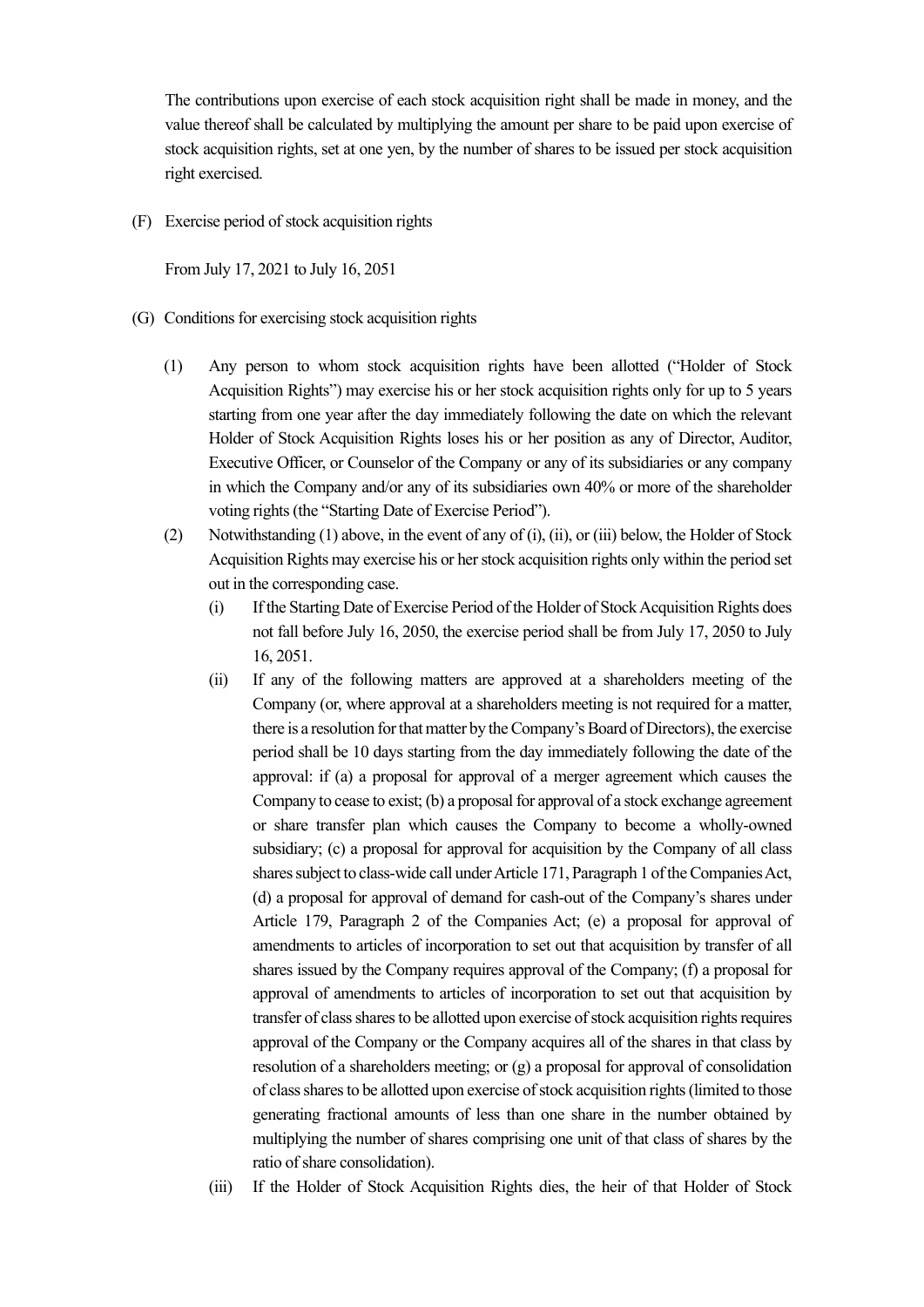Acquisition Rights may exercise the stock acquisition rights within three months starting from the day immediately following the date on which the Holder of Stock Acquisition Rights dies.

- (3) Stock acquisition rights are unable to be exercised in fractional portions.
- (4) Other conditions are provided for in the "Agreement on Allotment of Stock Acquisition Rights" executed between the Company and each Holder of Stock Acquisition Rights, based on approval at a shareholders meeting or on resolution of the Board of Directors.
- (H) Amount of stated capital and capital reserve to be increased in the event that shares are issued due to exercise of stock acquisition rights

The amount of increase in stated capital in the event that shares are issued due to exercise of stock acquisition rights shall be one-half of the maximum amount of increase in stated capital, etc. calculated in accordance with Article 17, Paragraph 1 of the Rules of Corporate Accounting, and any fractional amounts of less than one yen arising from the calculation shall be rounded up to the nearest yen. The amount of increase in capital reserve shall be the sum of the maximum amount of increase in stated capital, etc. above less the amount of increase in stated capital determined in accordance with the method above.

(I) Matters regarding acquisition of stock acquisition rights

If (a) stock acquisition rights have not been exercised within the periods provided for in (1) and (2) of "(G) Conditions for exercising stock acquisition rights" above; (b) a Holder of Stock Acquisition Rights causes the Company to sufferserious damage as a result of his or her willful misconduct or gross negligence; or (c) a Holder of Stock Acquisition Rights proposes to waive all or part of his or her stock acquisition rights by submitting a written form specified by the Company, the Company may acquire all or part of the corresponding stock acquisition rights without compensation on a date separately determined by the Company's Board of Directors.

(J) Restriction on transfer of stock acquisition rights

Acquisition of stock acquisition rights by transfer requires approval of the Company's Board of Directors.

(K) Handling of stock acquisition rightsin the event of reorganization of the Company

If the Company conducts a merger (whereby the Company is extinguished), an absorption-type demerger or an incorporation-type demerger (whereby, in either case, the Company becomes a demerged company), or a share exchange or a share transfer (whereby, in either case, the Company becomes a wholly-owned subsidiary) (collectively, "Reorganization"), the stock acquisition rights of the stock company in each case under (a) through (e) in Article 236, Paragraph (1), Item (viii) of the Companies Act (collectively, the "Reorganized Company") will be delivered to the holders of remaining stock acquisition rights (the "Remaining Stock Acquisition Rights") immediately before the effective date of Reorganization ((i) in the case of an absorption-type merger, the date on which the merger becomes effective; (ii) in the case of an incorporation-type merger, the incorporation date of the stock company incorporated through merger; (iii) in the case of an absorption-type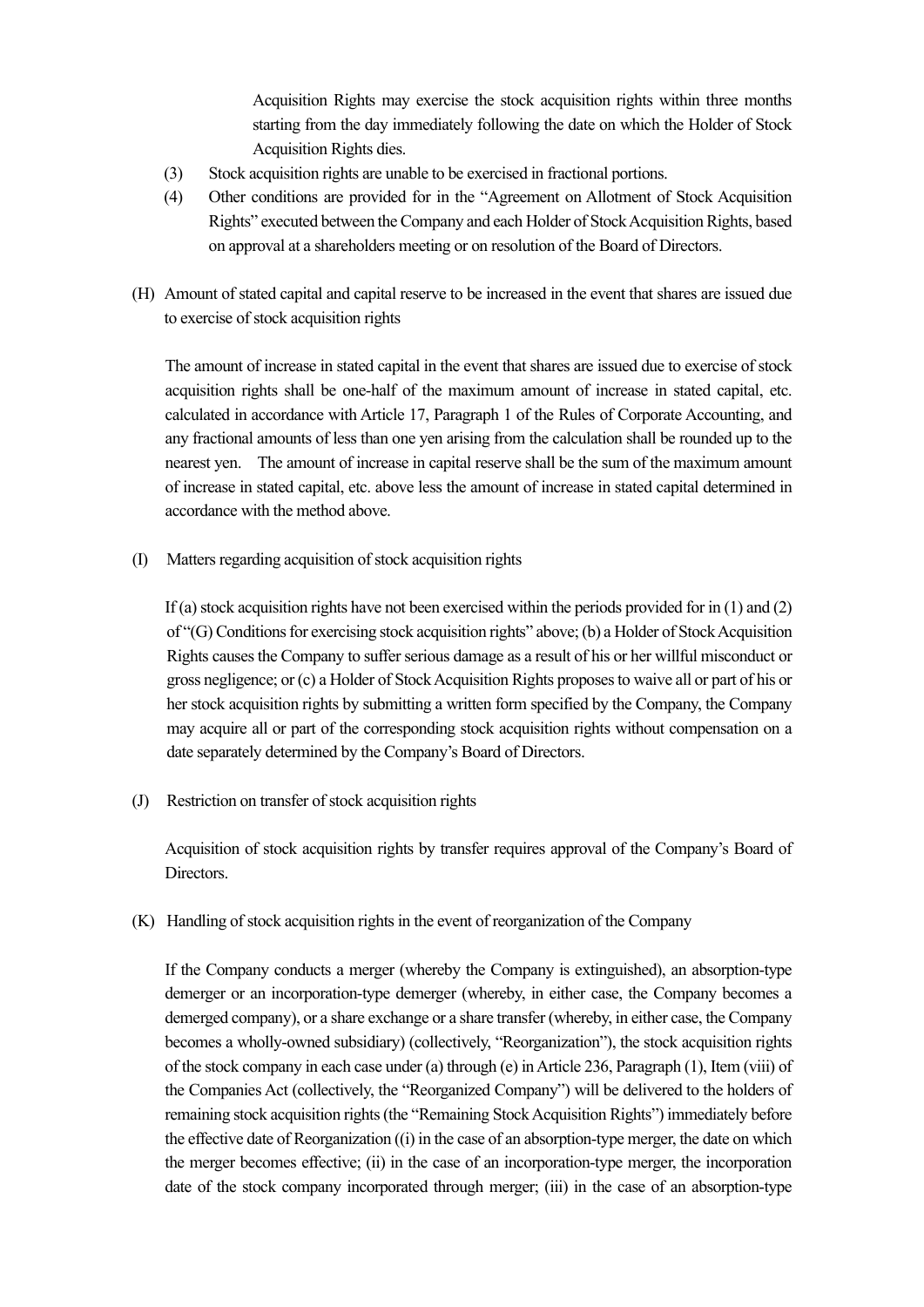demerger, the date on which the demerger becomes effective; (iv) in the case of an incorporationtype demerger, the incorporation date of the stock company incorporated through incorporationtype split; (v) in the case of a share exchange, the date on which the share exchange becomes effective, or (vi) in the case of a share transfer, the incorporation date of the wholly-owing parent company incorporated through share transfer; hereinafter the same) in each case under the conditions set out below. In such case, the Remaining Stock Acquisition Rights shall be extinguished; provided, however, that it is set out in the absorption-type merger agreement, incorporation-type merger agreement, absorption-type demerger agreement, incorporation-type demerger plan, share exchange agreement or share transfer plan that stock acquisition rights of the Reorganized Company shall be delivered in accordance with the conditions below.

- (1) Number of stock acquisition rights of the Reorganized Company to be delivered The stock acquisition rights shall be delivered in the same number as the number of the Remaining Stock Acquisition Rights held by each Holder of Stock Acquisition Rights.
- (2) Class of shares of the Reorganized Company to be issued upon exercise of stock acquisition rights It shall be common stock of the Reorganized Company.
- (3) Number of shares of the Reorganized Company to be issued upon exercise of stock acquisition rights It shall be determined in accordance with (B) above, taking into consideration the terms and conditions of the Reorganization.
- (4) Value of property to be contributed upon exercise of stock acquisition rights and calculation method of that value The contributions upon exercise of each stock acquisition right to be delivered shall be made in money, and the value of the property to be contributed shall be calculated by multiplying the amount per share of the Reorganized Company deliverable upon the exercise of each such stock acquisition right, set at one yen, by the number of shares of the Reorganized Company to be issued per share option exercised, determined in accordance with (3) above.
- (5) Exercise period of stock acquisition rights The exercise period shall be from the later of either the commencement date of the exercise period of stock acquisition rights set out in (F) above or the effective date of the Reorganization until the expiration date of the exercise period of stock acquisition rights set out in  $(F)$  above.
- (6) Conditions for exercising stock acquisition rights It shall be determined in accordance with (G) above.
- (7) Amount of increase in stated capital and capital reserve in the event that shares are issued due to the exercise of stock acquisition rights It shall be determined in accordance with (H) above.
- (8) Terms of acquisition of stock acquisition rights